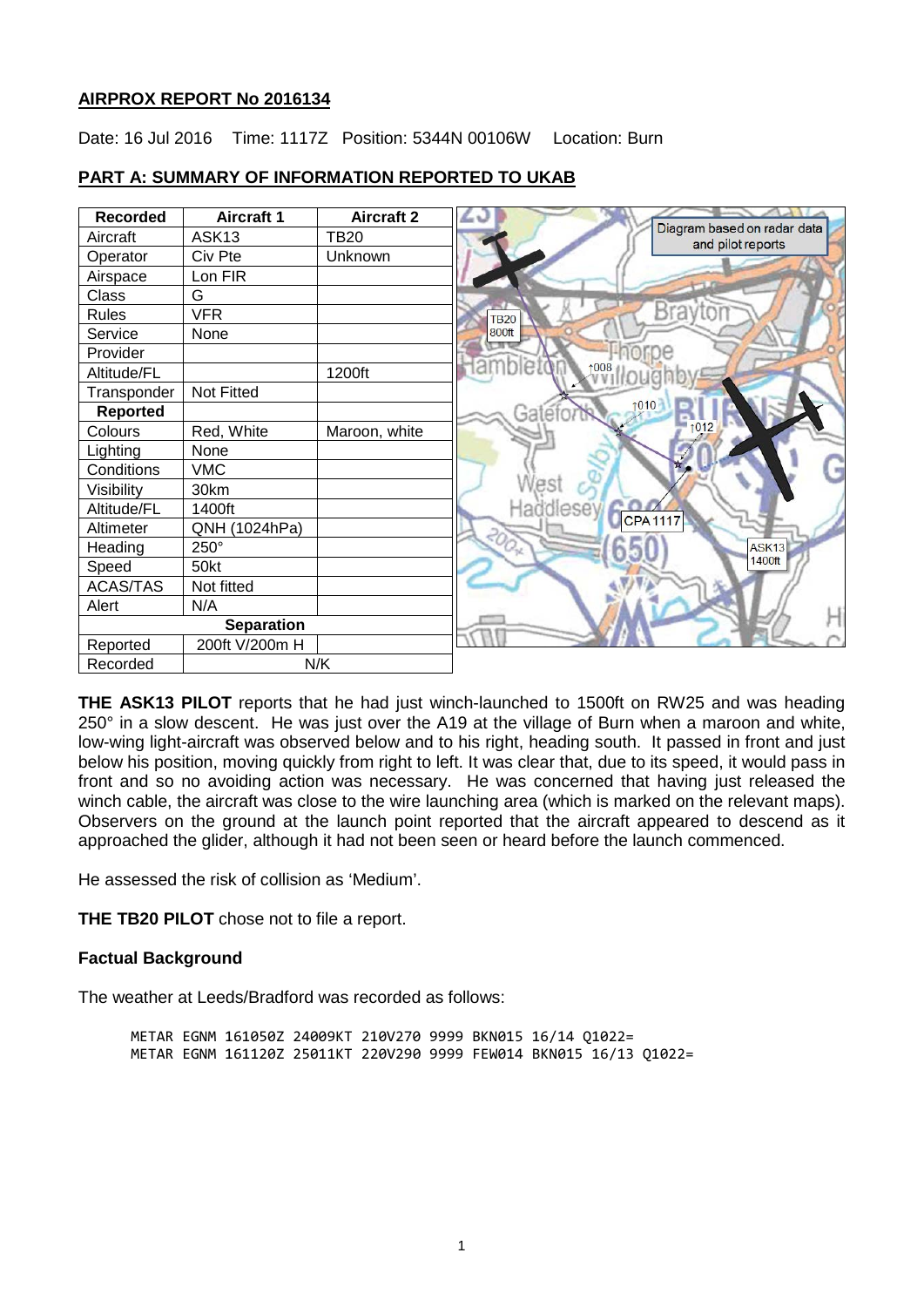### **Analysis and Investigation**

### **UKAB Secretariat**

The ASK13 and TB20 pilots shared an equal responsibility for collision avoidance and not to operate in such proximity to other aircraft as to create a collision hazard<sup>[1](#page-1-0)</sup>. The TB20 pilot was required to give way to the glider.<sup>[2](#page-1-1)</sup>

## **Comments**

### **BGA**

As the Board has repeatedly noted, tracking close to the overhead of an active winch-launching glider site below the promulgated maximum winching altitude is fraught with danger.

### **Summary**

An Airprox was reported when a ASK13 glider and a TB20 flew into proximity at 1117 on Saturday 16<sup>th</sup> July 2016. The glider pilot was operating under VFR in VMC and was not receipt of an ATS. The TB20 pilot chose not to file a report.

## **PART B: SUMMARY OF THE BOARD'S DISCUSSIONS**

Information available consisted of a report from the ASK13 pilot and radar photographs/video recordings.

The Board first looked at the actions of the ASK13 pilot. Members noted that he had just released from the winch and departed the site boundary and, unsurprisingly, was not expecting to see traffic so close. However, the Board noted that the circle depicting a glider site on the VFR chart was there purely as an annotation to highlight its presence, and was not an avoid per se. As such, once over the glider site boundary ("…just over the A19"), the glider was technically in Class G airspace in which see-and-avoid was the main mitigation against mid-air collision. Notwithstanding, the glider pilot had some justification for expecting the TB20 to avoid this area given that the TB20 pilot was also required to conform with or avoid the pattern of traffic formed by other aircraft in operation<sup>[3](#page-1-2)</sup> and therefore good airmanship dictated that he should have allowed sufficient margin for aircraft operating from the glider site. Noting that the TB20 had his transponder switched on, the Board opined that had the glider been fitted with P-FLARM, PilotAware or similar, the glider pilot would likely have been given an earlier indication that there was traffic in the area and may have been able to react accordingly. Notwithstanding, members noted that, ultimately, his look-out had been successful, in that he had seen the TB20 with enough time to assess that avoiding action was not necessary.

The Board noted that the TB20 was foreign registered and, despite the secretariat contacting his landing airfield, the pilot had chosen not to file a report to date. The Board reiterated the value of receiving such reports to assist in understanding the perception of the other pilot and thereby enhancing air safety for all. Without it the Board could not be sure of the pilot 's intentions, whether he knew that Burn gliding site was there, or whether he saw the glider or not. Some members speculated that with the weather being broken cloud at 1500ft, and with masts to the south of his track, this may have been the reason the pilot turned towards the glider site and climbed when he did if he was not familiar with the local geography. However, others countered that the glider site was clearly marked on the chart, and to fly so close below the promulgated winch-launch height demonstrated either a lack of pre-flight planning or questionable situational awareness and airmanship. Glider members reminded the Board that not only had this incident posed a hazard of mid-air collision between the aircraft, but also with the winch cable that had just been released.

 $\overline{\phantom{a}}$ 

<span id="page-1-0"></span><sup>1</sup> SERA.3205 Proximity.

<span id="page-1-1"></span><sup>2</sup> SERA.3210 Right-of-way (c)(2) Converging.

<span id="page-1-2"></span><sup>3</sup> SERA.3225 Operation on and in the vicinity of an aerodrome (b).